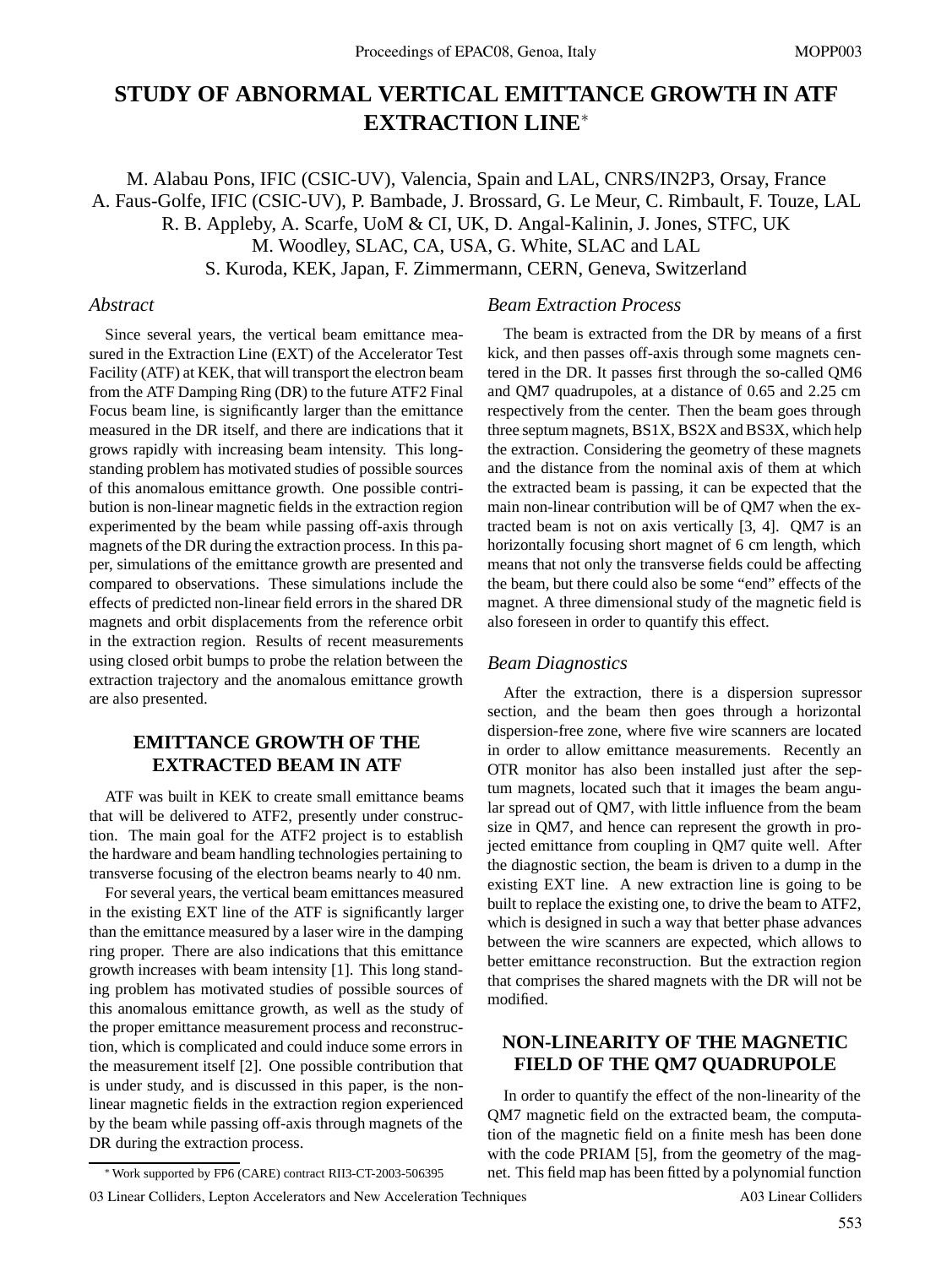with the code MINUIT in order to get a continuous representation [6]. The fit was done by a development in integer series of the complex variable, with complex coefficients, around a reference point:

$$
B(x+iy) = B_y + iB_x \sim \sum_{n=0}^{N} a_n (x+iy)^n
$$

where  $By$  and  $Bx$  are the magnetic field components in y and  $x$  plane, respectively,  $i$  is the imaginary number, and  $a_n$  is called the  $2(n + 1)$ th multipole field coefficient. The corresponding multipole coefficients in m<sup> $-n$ </sup> are:

$$
KnL = \frac{L}{B_0\rho_0} \frac{\partial^n B_y}{\partial x^n}
$$

where L is the magnet length and  $B_0 \rho_0$  is the magnetic rigidity. The obtained multipoles are shown in Table 1.

Table 1: Multipole coefficients for QM7 at  $x = 0.225$  m and  $y = 0.0$  m from the center of the quadrupole from the PRIAM mapping fitted with a polynomial function using MINUIT.

| <b>Field Coeff</b> [m] |                      | Multipoles $[m^{-n}]$ |                      |
|------------------------|----------------------|-----------------------|----------------------|
| $a_0$                  | $4.81 \cdot 10^{-1}$ | K0L                   | $8.76 \cdot 10^{-3}$ |
| a <sub>1</sub>         | $1.67 \cdot 10^{1}$  | K1L                   | $3.04 \cdot 10^{-1}$ |
| a <sub>2</sub>         | $-1.28 \cdot 10^3$   | K2L                   | $-4.66 \cdot 10^{1}$ |
| $a_3$                  | $-1.56 \cdot 10^5$   | K3L                   | $-1.70 \cdot 10^{4}$ |
| $a_4$                  | $-5.14 \cdot 10^6$   | K4L                   | $-2.22 \cdot 10^6$   |
| $a_5$                  | $3.36 \cdot 10^{4}$  | K5L                   | $7.34 \cdot 10^{4}$  |
| a <sub>6</sub>         | 4.84                 | K6L                   | $6.34 \cdot 10^{1}$  |
| $a_7$                  | 2.72                 | K7L                   | $2.50 \cdot 10^{2}$  |

At 2.25 cm, where the extracted beam is passing through the QM7 quadrupole, a dipole component appears, the quadrupolar component is reduced about 24% compared with the DR value, and a non-negligible sextupolar component also appears. Another field map was obtained with the code POISSON, and a MathCAD-based built-in function was used to fit the calculated field, resulting in reductions of the quadrupolar component of about 20% with respect to the nominal value, and with a sextupolar component slightly smaller [4]. The exact values of K1L and K2L (and presumably of higher order components) are very sensitive to the horizontal location where the extraction occurs.

# **SIMULATIONS INCLUDING NON-LINEAR FIELDS IN QM7**

Tracking simulations along the EXT line including nonlinearity of the magnetic field in QM7 have been done in order to quantify the effect on the extracted beam emittance with the code MAD8 [3, 4]. The non-linearity would negligibly affect the beam whilst centered vertically, but becomes important when the beam passes off-axis vertically. In that case, the coupling would increase the projected vertical emittance. The orbit stabilization in ATF achieves levels of about  $100 \mu m$ , but the beam orbit itself could arrive to QM7 with a displacement of a few mm.

Fig. 1 shows the projected vertical emittance at different locations along the EXT line, as a function of the vertical displacements of the beam in QM7 by means of a simulated vertical bump. When non-linearity of the field is not included in the simulation, there is not significant emittance growth along the EXT line. On the contrary, when the nonlinearity of the field is included, the emittance increases about a factor 3 for a beam passing off-axis with 1 mm vertical offset through QM7, with initial geometric emittances of ATF2 nominal ones,  $\epsilon_x = 1.2$  nm and  $\epsilon_y = 12$  pm, mainly due to the linear coupling, which cannot be effectively corrected in the present EXT line.



Figure 1: Emittance *vs* vertical bump amplitude in QM7 at different locations of the EXT line, from tracking simulations with and without the multipole coefficients in Table 1.

# **EXPERIMENTAL WORK FOR EMITTANCE GROWTH STUDIES**

An experimental work has been carried out in ATF in order to determine if the predicted effects on the emittance from the non-linearities of QM7 are observed [7]. With this purpose, closed bumps in the DR were created to modify the orbit position with respect to the center of QM7.

Typical emittances measured in the diagnostic section by means of quadrupole scans or multi-wire scans on different dates, are about a factor 3 greater than the measured DR ones. Measurements from  $12^{th}$  March, without any set bump, give respectively,  $(82\pm 26)$  pm·rad and  $(112\pm13)$  pm·rad vertical emittances, while the measured one in the DR was 34 pm·rad [2]. But this emittances are bigger than the ones computed from beam size measurements at the OTR after the extraction. A better determination of the  $\beta$ -functions at the OTR may be needed.

Beam size measurements at the OTR as a function of bump amplitudes have been done. The minimum beam size may not corresponds to the configuration without any bump set, because the beam can come with a displacement with respect to the reference orbit. Measurements corresponding to the  $7<sup>th</sup>$  December, where the measured DR emittances were about a factor 4 greater than the nominals ones, rather agrees with the results obtained by sim-

03 Linear Colliders, Lepton Accelerators and New Acceleration Techniques